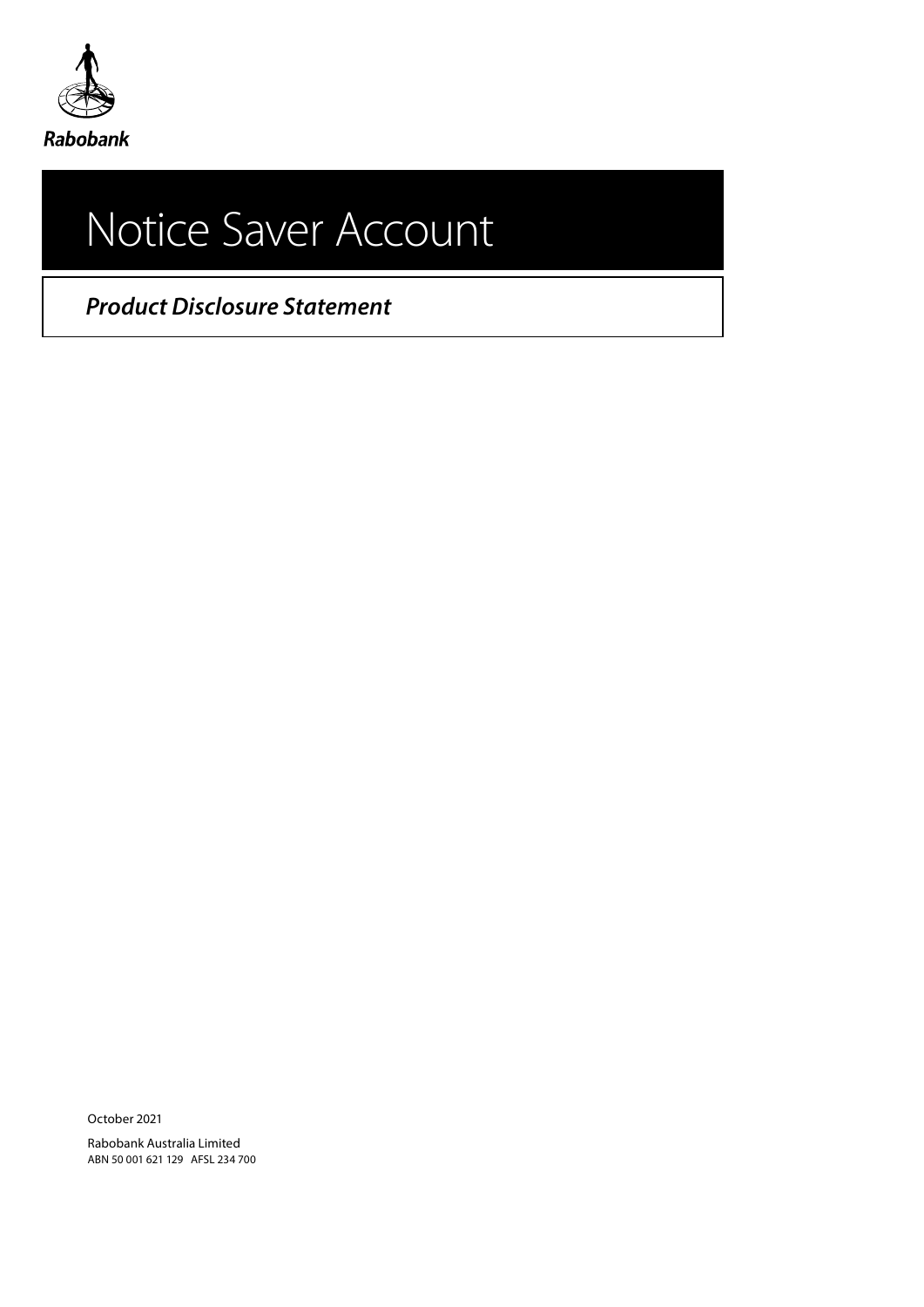# Product Disclosure Statement

The Notice Saver Account is offered by Rabobank Australia Limited ABN 50 001 621 129, AFSL 234 700 ("Rabobank"). Rabobank has adopted the Banking Code of Practice as published by the Australian Banking Association (the "Code").

This Product Disclosure Statement ("PDS") contains general descriptive information for the guidance of Rabobank customers who are individuals or small businesses (as defined in the Code). If you are an individual or small business (as defined in the Code) then Rabobank is bound by the Code when it provides its banking services to you. In addition to this PDS, you should also read the terms and conditions applicable to the Notice Saver Account, which form part of the Rabobank Online Savings Terms and Conditions. You should read this PDS before making a decision to open a Notice Saver Account. The information in this PDS is general information only and does not take into account your investment objectives, financial situation or particular needs or circumstances. You should obtain independent financial and taxation advice prior to making any investment decisions.

## Important information

This Product Disclosure Statement ("PDS") is for the offer of the Notice Saver Account. This PDS is dated October 2021 and is issued by Rabobank Australia Limited ABN 50 001 621 129, AFSL 234 700 ("the Issuer" or "Rabobank").

## Status of this PDS

The PDS has not been lodged, and is not required to be lodged, with the Australian Securities and Investments Commission ("ASIC"). Rabobank will notify ASIC that this PDS is in use in accordance with the Corporations Act. ASIC and its officers take no responsibility for the contents of this PDS.

## Investments in the Notice Saver

This PDS is an important document and you should read the PDS before making a decision to open a Notice Saver Account. The information in this PDS is general information only and does not take into account your investment objectives, financial situation or particular needs or circumstances. Nothing in this PDS is a recommendation by Rabobank or its related entities or by any other person concerning investment in a Notice Saver Account. You should also obtain independent financial and taxation advice as to the suitability of this investment for you having regard to your investment objectives, financial situation and particular needs. No cooling off rights apply to investments in a Notice Saver Account.

## Eligible investors and electronic PDS

This PDS and the offer are available only to Australian resident investors receiving this PDS (including electronically) in Australia. Applications from outside Australia will not be accepted. If you are printing an electronic copy of this PDS you must print all pages. If you make this PDS available to others, you must give them the entire electronic file or printout.

All monetary amounts referred to in this PDS are given in Australian dollars (unless otherwise specified). All references to legislation in this PDS are to Australian legislation. A general summary of the main Australian taxation implications and other features of the Notice Saver Account have been provided for Australian investors. Investors should seek their own professional taxation advice that considers their own personal circumstances.

## Updated information

Information set out in this PDS is subject to change from time to time. Information not materially adverse to Investors may be amended without issuing an updated or supplementary PDS. You can find this updated information at any time through the Rabobank website at www.rabobank.com.au.

A paper copy of this PDS (and any supplementary documents or updated information) can be obtained free of charge on request by contacting us on 1800 445 445.

## Returns are not guaranteed

Neither Rabobank nor any member of the Rabobank Group guarantees any particular rate of return on a Notice Saver Account.

The Notice Saver Account is subject to investment risk, including possible delays in repayment and loss of income and the entire principal invested. However, you may be entitled to a payment under the Australian Government's Financial Claims Scheme (FCS) for Authorised Deposittaking Institutions (ADIs). Payments under the FCS are subject to a limit of \$250,000 per account holder, per ADI. For further information, visit www.fcs.gov.au.

## Counterparty or credit risk

You are exposed to the counterparty risk of Rabobank under the terms of the Notice Saver Account. Counterparty (or credit) risk is the risk that Rabobank may default on their respective obligations under the terms of the Notice Saver Account. Rabobank's obligations under the terms of the Notice Saver Account are unsecured obligations in respect of the Notice Saver Account which rank equally with all of their other unsecured obligations and behind preferred liabilities. In a winding up of Rabobank you may not receive any amounts owed to you.

## Terms and Conditions

The Notice Saver Account is subject to the terms and conditions set out in the Rabobank Online Savings Terms and Conditions, which govern the operation of Rabobank Online Savings products and services. It is important that you read the Rabobank Online Savings Terms and Conditions in full as they set out your rights and obligations in relation to the Notice Saver Account. A copy of the Rabobank Online Savings Terms and Conditions is available through the Rabobank website (www.rabobank.com.au) or is available on request.

## Glossary

Capitalised terms used in this PDS have the meaning given in section 8 "Glossary" of this PDS.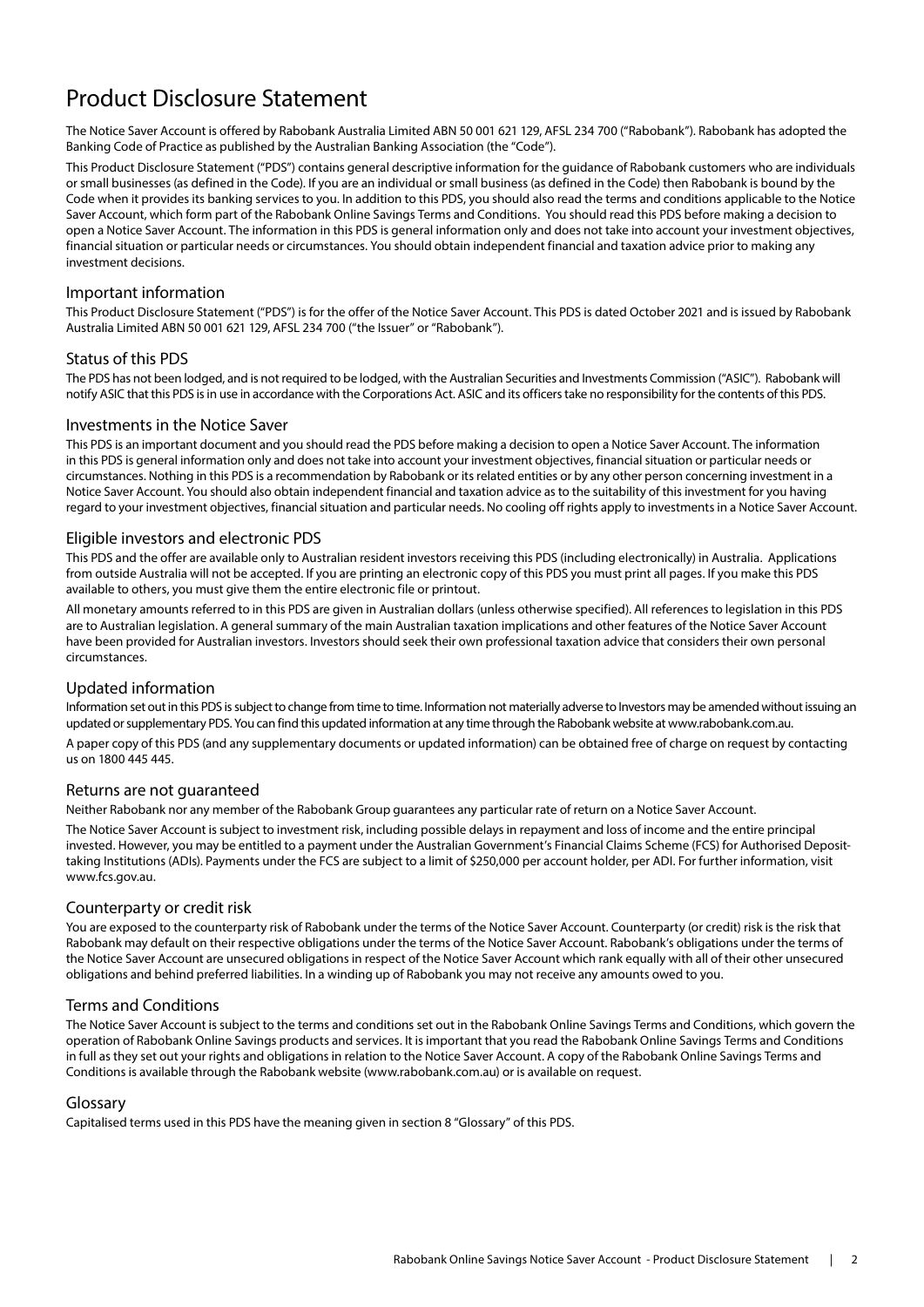## Contents

| 1              |  |
|----------------|--|
| $\mathcal{P}$  |  |
| 3              |  |
| $\overline{4}$ |  |
| 5              |  |
| 6              |  |
| 7              |  |
| 8              |  |

## 1 Product Overview

The Notice Saver Account will be offered under this PDS and under the Rabobank Online Savings Terms and Conditions. This PDS contains an overview of how the Notice Saver Account works and the terms of the product.

The following table is a summary guide intended to help you find additional information on various key features of the Notice Saver Account elsewhere in this PDS. Before you open a Notice Saver Account, however, you should read the entire PDS and ensure you understand the product.

| <b>Key Features</b>        | Summary                                                                                                                                                                                                                                                                                                                                                                                                                                                                          | <b>Additional Information</b>                                                      |
|----------------------------|----------------------------------------------------------------------------------------------------------------------------------------------------------------------------------------------------------------------------------------------------------------------------------------------------------------------------------------------------------------------------------------------------------------------------------------------------------------------------------|------------------------------------------------------------------------------------|
| Issuer                     | Rabobank Australia Limited (ABN 50 001 621 129, AFSL No. 234700).                                                                                                                                                                                                                                                                                                                                                                                                                | Section 7.1 - About Rabobank                                                       |
| Investment<br>Term         | There is no set duration of a Notice Saver Account. However, Investors should note<br>that your request to close your Notice Saver Account will only be processed once all<br>funds are withdrawn subject to the applicable Notice Periods.                                                                                                                                                                                                                                      |                                                                                    |
| Tax                        | This PDS sets out certain taxation information about an investment in a Notice Saver<br>Account which is of a general nature. Before deciding whether to open a Notice Saver<br>Account, you should seek your own professional taxation advice to determine the tax<br>treatment applicable in your particular circumstances.                                                                                                                                                    | Section 4 - Tax information                                                        |
| Product<br><b>Features</b> | Notice Periods: Rabobank offers three different Notice Saver Accounts, each with<br>a different Notice Period. The Notice Period is the minimum number of days notice<br>you must provide to Rabobank in order to withdraw part or all of your funds. The<br>following types of Notice Saver Accounts are available:<br>• 31 Day Notice Saver<br>• 60 Day Notice Saver<br>• 90 Day Notice Saver                                                                                  | Section 2.5 - Providing notice to<br>withdraw funds from a Notice<br>Saver Account |
|                            | Number of Accounts: You may only open one of each type of Notice Saver Account<br>at any one time. For example, this means that you may only open one 31 Day Notice<br>Saver Account at any one time, but that you may open one 31 Day Notice Saver<br>Account and one 60 Day Notice Saver Account at the same time.                                                                                                                                                             |                                                                                    |
|                            | High Interest Savings Account: In order to open a Notice Saver Account, you must<br>already hold, or open a High Interest Savings Account with us, at the same time you<br>open the Notice Saver Account. The High Interest Savings Account is a variable rate<br>at-call deposit account which is issued by Rabobank and which is subject to the<br>Rabobank Online Savings Terms and Conditions. No Notice Period is required in order<br>to withdraw funds from this account. |                                                                                    |
|                            | For further details about the High Interest Savings Account (including the applicable<br>interest rates), refer to the Website.                                                                                                                                                                                                                                                                                                                                                  |                                                                                    |
|                            | Minimum Account opening balance: There is no minimum account opening balance.                                                                                                                                                                                                                                                                                                                                                                                                    | Section 2.3 - Minimum and<br>maximum deposit amounts                               |
|                            | Minimum Account balance: There is no minimum account balance.                                                                                                                                                                                                                                                                                                                                                                                                                    | Section 2.3 - Minimum and<br>maximum deposit amounts                               |
|                            | Maximum Account balance: There is no maximum account balance.                                                                                                                                                                                                                                                                                                                                                                                                                    | Section 2.3 - Minimum and                                                          |
|                            | Note: Rabobank reserves the right to restrict the maximum balance to \$5 million or<br>lower at its discretion.                                                                                                                                                                                                                                                                                                                                                                  | maximum deposit amounts                                                            |
|                            | <b>Maximum withdrawal amount:</b> There is no maximum withdrawal amount (other than<br>as restricted by daily transaction limits).<br>Allowable currencies: Australian Dollars (AUD)                                                                                                                                                                                                                                                                                             | Section 2.6 - Maximum<br>withdrawal amounts                                        |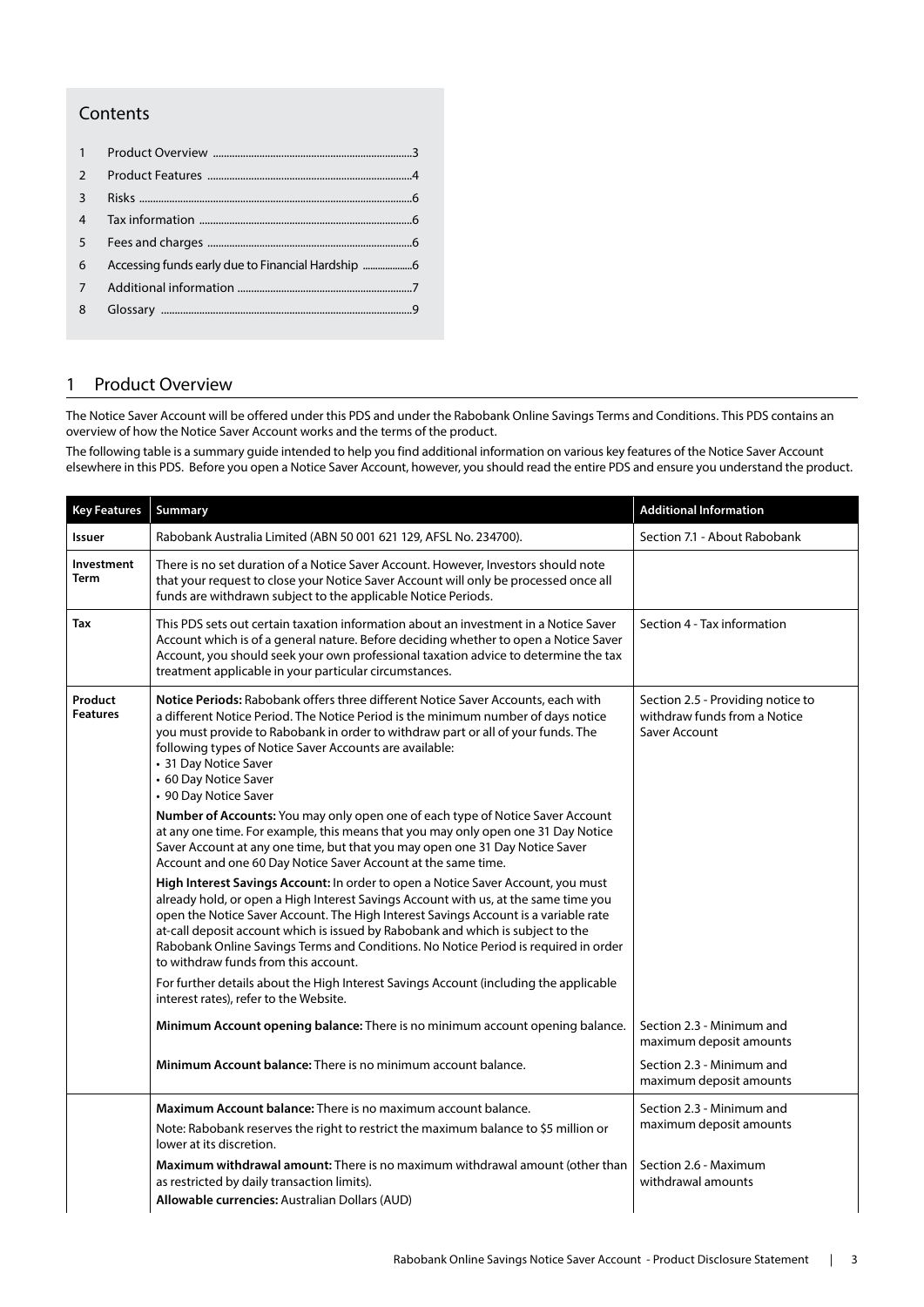<span id="page-3-0"></span>

|                                                                                                                                                                                                            | Interest structure: Tiered (i.e. different Interest Rates may apply to different portions<br>of your balance).                                                                                                                                                                                                                                           |                                                                                    |
|------------------------------------------------------------------------------------------------------------------------------------------------------------------------------------------------------------|----------------------------------------------------------------------------------------------------------------------------------------------------------------------------------------------------------------------------------------------------------------------------------------------------------------------------------------------------------|------------------------------------------------------------------------------------|
|                                                                                                                                                                                                            | Interest Rate: The Interest Rate applicable to the Notice Saver Account is variable (i.e.<br>subject to change at Rabobank's discretion). The actual Interest Rate applicable to<br>each type of Notice Saver Account will be the interest rate determined by Rabobank<br>from time to time and as set out and updated from time to time on the Website. | Section 2.7 - Interest Rates<br>and payments                                       |
| Interest payments: Interest is calculated daily and paid monthly. Interest can be paid<br>to the Notice Saver Account or to the account owner's High Interest Savings Account<br>or Purpose Saver Account. |                                                                                                                                                                                                                                                                                                                                                          | Section 2.7 - Interest Rates and<br>payments                                       |
|                                                                                                                                                                                                            | Method of transacting on your Notice Saver Account: Online                                                                                                                                                                                                                                                                                               | Section 2.8 - Online banking functionality                                         |
|                                                                                                                                                                                                            | Deposits: Direct debit from your Linked Account or EFT from any Australian bank account.                                                                                                                                                                                                                                                                 | Section 2.1 - Depositing funds                                                     |
|                                                                                                                                                                                                            | Withdrawals: You must serve the applicable Notice Period before each withdrawal.<br>For example, if you hold a 31 Day Notice Saver Account, you must give 31 days Notice<br>of each withdrawal from the Account. For further details on withdrawals, please refer<br>to Section 2.5 - Providing notice to withdraw funds from a Notice Saver Account.    | Section 2.5 - Providing notice to<br>withdraw funds from a Notice Saver<br>Account |
| Fees and<br>Charges                                                                                                                                                                                        | There are no fees or charges associated with Notice Saver Accounts or the High<br>Interest Savings Account.                                                                                                                                                                                                                                              | Section 5 - Fees and charges                                                       |
| <b>Risks</b>                                                                                                                                                                                               | There are a number of risks associated with investing in Notice Saver Accounts.                                                                                                                                                                                                                                                                          | Section 3 - Risks                                                                  |
|                                                                                                                                                                                                            | Holders must read Section 3 - Risks of this PDS for a comprehensive list of the risks<br>associated with an investment in the Notice Saver Account. Some of the key risks<br>associated with a Notice Saver Account are:                                                                                                                                 |                                                                                    |
|                                                                                                                                                                                                            | • Notice Periods - your funds are available for withdrawal subject to the Notice Period<br>applicable to your Notice Saver Account.                                                                                                                                                                                                                      |                                                                                    |
|                                                                                                                                                                                                            | • Variable Interest Rate - the Interest Rate applicable to your Notice Saver Account is<br>variable, which means it can change at any time.                                                                                                                                                                                                              |                                                                                    |
|                                                                                                                                                                                                            | • Credit risk - you are exposed to the credit risk of Rabobank.                                                                                                                                                                                                                                                                                          |                                                                                    |
| How to<br>apply                                                                                                                                                                                            | Before opening a Notice Saver Account you should read and ensure you understand<br>the PDS in its entirety.                                                                                                                                                                                                                                              |                                                                                    |
|                                                                                                                                                                                                            | You should also seek independent legal, taxation and financial advice.                                                                                                                                                                                                                                                                                   |                                                                                    |
|                                                                                                                                                                                                            | New Customers: New customers can apply for a Notice Saver Account via our online<br>application form. This is accessible via: www.rabobank.com.au.                                                                                                                                                                                                       |                                                                                    |
|                                                                                                                                                                                                            | Please note that all customers that are new to Rabobank are required by law to be<br>identified and therefore, may be required to submit identification documents to us as<br>part of identity verification.                                                                                                                                             |                                                                                    |
|                                                                                                                                                                                                            | Existing Customers: Existing Rabobank Online Savings customers can apply for a<br>Notice Saver Account via the Internet Banking Services on the Website.                                                                                                                                                                                                 |                                                                                    |

## 2 Product Features

## **2.1 Depositing funds**

Once your Notice Saver Account has been opened, there are three methods for depositing funds into your Notice Saver Account:

## *1. Electronic Funds Transfer (EFT)*

You can perform an EFT from any Australian bank account (transferred in AUD) to your Notice Saver Account using the following details:

**Account Name:** Name of the account holder of the Notice Saver Account **Account BSB:** 142 201

**Account Number:** The account number of the Notice Saver Account

Note: EFT transactions made from any Australian bank account may be subject to a daily transaction limit from the respective financial institution. If you are required to transfer funds greater than the amount allowable by your financial institution, you may perform a direct debit from your Linked Account via our Internet Banking Services. EFT transactions made from any Australian bank account may be delayed by the financial institution for various reasons. Please check with the financial institution regarding fund clearance times.

#### *2. Direct Debit*

You can request a one-off direct debit to be performed from your Linked Account to your Notice Saver Account using our Internet Banking Services. The following details will be required to request a one-off direct debit:

**Amount:** The amount you would like to direct debit from your Linked Account to your Notice Saver Account.

**Transfer Date:** The date that you would like the direct debit to be performed.

Note: This date may not be the actual date when the funds appear in your Notice Saver Account.

**Transaction Detail:** The description to associate with the transaction. A direct debit request must be created and authorised via our Internet Banking Services prior to our daily cut-off time on a Business Day for the request to be processed on that day. If a direct debit request is received after the daily cut-off time, the request will be processed on the following Business Day. You can find our daily cutoff times on the Website.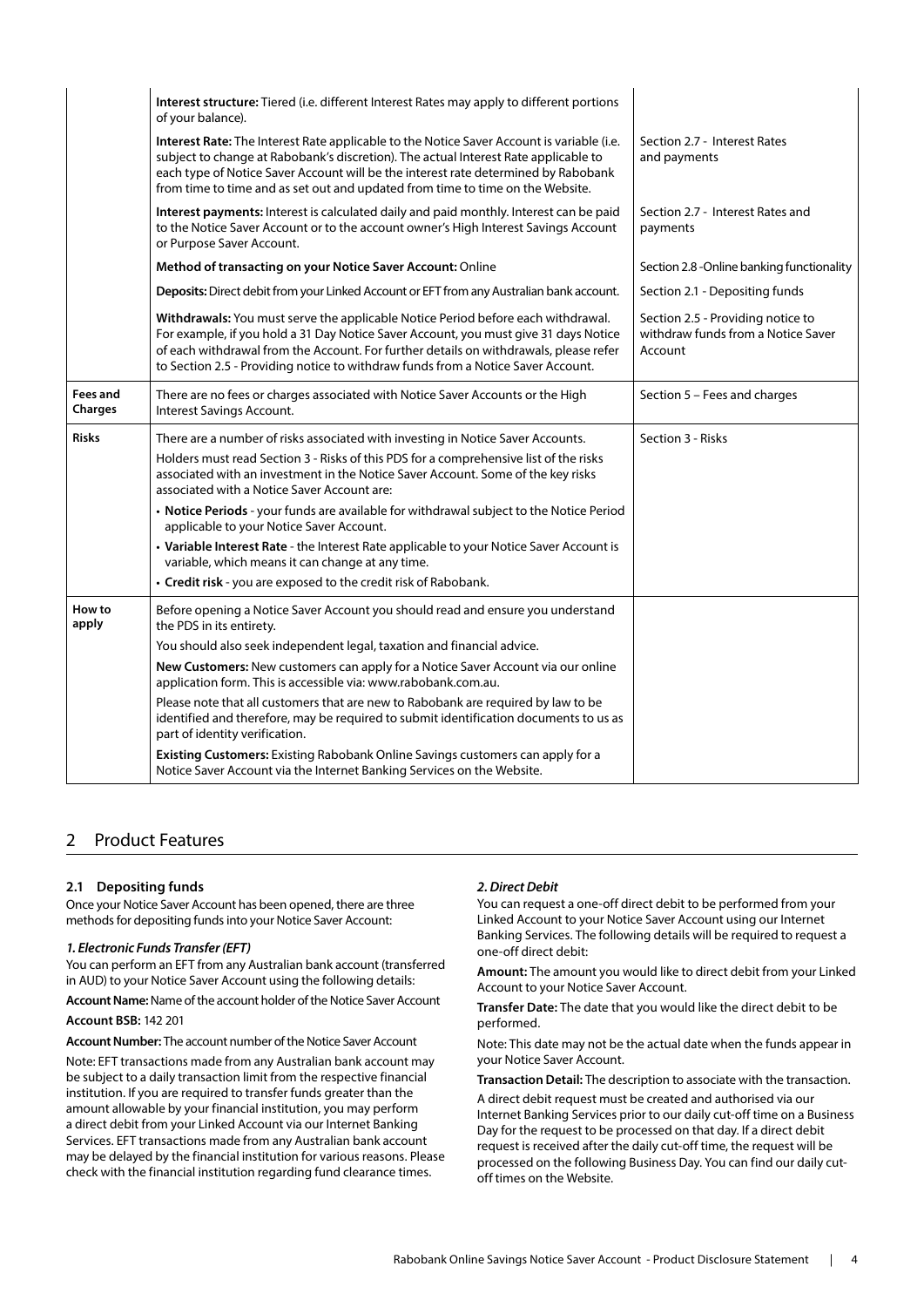Direct debit transaction limits from Linked Account are specified in the Rabobank Online Savings Terms and Conditions.

You must provide Rabobank with a valid direct debit authority to allow us to transfer funds from your Linked Account to your Rabobank Online Savings Accounts, including Notice Saver Accounts.

#### *3. Regular Savings Plan*

You can request a re-occurring direct debit (also known as a Regular Savings Plan) to be performed from your Linked Account to your Notice Saver Account using our Internet Banking Services on the Website. The following details will be required to create a Regular Savings Plan:

**Amount:** The amount you would like to direct debit from your Linked Account to your Notice Saver Account

**Start Date:** The date that you would like the Regular Savings Plan to commence.

Note: This date does not reflect when the funds appear in your Notice Saver Account.

**Frequency:** The frequency that the Regular Savings Plan is to transfer funds from your Linked Account to your Notice Saver Account.

**End Date:** The date that you would like the Regular Savings Plan to end.

**Transaction Detail:** The description to associate with the transaction.

A Regular Savings Plan will commence on the date specified in the request.

Direct Debit transaction limits from Linked Account are specified in the Rabobank Online Savings Terms and Conditions.

You must provide Rabobank with a valid direct debit authority to allow us to transfer funds from your Linked Account to your Rabobank Online Savings Accounts, including Notice Saver Accounts.

## **2.2 High Interest Savings Account**

In order to open a Notice Saver Account, you must already hold, or otherwise open a High Interest Savings Account with us at the same time you open the Notice Saver Account.

The High Interest Savings Account is a variable rate at-call deposit account which is issued by Rabobank and which is subject to the Rabobank Online Savings Terms and Conditions.

The High Interest Savings Account has no fees and no minimum balance. For further information about the High Interest Savings Account (including applicable interest rates) please visit www. rabobank.com.au.

## **2.3 Minimum and maximum deposit amounts**

There are no maximum and minimum amounts on deposits made to your Notice Saver Account (other than as restricted by daily transaction limits.

Note: Rabobank reserves the right to restrict the maximum balance to \$5 million or less at its discretion).

## **2.4 Additional deposits**

You can perform deposits at anytime to your Notice Saver Account via EFT or direct debits.

# **2.5 Providing notice to withdraw funds from**

**a Notice Saver Account**

You can provide Notice to perform a withdrawal from your Notice Saver Account via the 'Transfer & Pay' screen on the Internet Banking Services. A minimum Notice Period must be served prior to any withdrawal

being performed. A complete list of the minimum Notice Periods per Notice Saver Account is provided below:

| <b>Notice Saver Account</b> | <b>Minimum Notice Period</b> |
|-----------------------------|------------------------------|
| 31 Day Notice Saver         | 31 days                      |
| 60 Day Notice Saver         | 60 days                      |
| 90 Day Notice Saver         | 90 days                      |

The following details will be required to request a withdrawal:

**Amount:** The amount you would like to withdraw from your Notice Saver Account.

**Transfer Date:** The date that you would like the withdrawal to be made. The Internet Banking Services will automatically calculate this date for you.

Note: this is the date that the funds will be released from your Notice Saver Account however, it may not be the date the funds appear in your Linked Account.

**Transaction Detail:** The description to associate with the transaction.

Withdrawals from a Notice Saver Account will only be made on a Business Day. If the Notice Period ends on a day that is not a Business Day, the transfer date will be taken to be the following Business Day. On the transfer date, we will process your withdrawal and transfer the funds to your Linked Account or to your High Interest Savings Account, PremiumSaver Account or Purpose Saver Account.

When we receive your Notice we will process it on the same day provided this is a Business Day. If we receive your Notice on a day that is not a Business Day, we will process the Notice on the following Business Day. The day that we process your Notice will mark the start of the Notice Period.

Your funds will not be released until the first Business Day following the expiry of 31 days from and including the day on which the Notice is processed by Rabobank (in relation to a 31 Day Notice Saver Account), or 60 days from and including the day on which the Notice is processed by Rabobank (in relation to a 60 Day Notice Saver Account) or 90 days from and including the day on which the Notice is processed by Rabobank (in relation to a 90 Day Notice Saver Account).

Example: If we receive Notice on your 31 Day Notice Saver Account on 1 March at 1pm and this is a Business Day, the Notice will be processed on that day. The funds will then be released from your Notice Saver Account on 1 April provided this date is a Business Day. If 1 April is a day that is not a Business Day, then the funds will be released from your Notice Saver Account on the following Business Day.

Once you have provided Notice, you may not change the Notice (aside from cancelling the Notice at any time prior to the funds being released from your Notice Saver Account).

## **2.6 Maximum Withdrawal Amounts**

There is no maximum amount on the withdrawal of funds from your Notice Saver Account, except for the daily transaction limits specified in the Rabobank Online Savings Terms and Conditions.

You may elect to give one or many Notices in any given period provided that there is sufficient available balance to fund all Notices. The available balance of your Notice Saver Account is calculated as the total balance less uncleared direct debits and unexpired Notices.

## **2.7 Interest Rates and payments**

By default, daily interest accrued from your Notice Saver Account will be paid on a monthly basis to the respective Notice Saver Account.

Different variable Interest Rates will apply to the different types of Notice Saver Accounts. For each type of Notice Saver Account, different variable Interest Rates will apply to different balance ranges within the account (e.g. a different rate may apply to the portion of your balance between \$0-\$250,000 compared to the portion of your balance between \$250,000-\$1m). Different variable Interest Rates may also apply depending on your customer type (e.g. personal account, business account etc.). The Interest Rates applicable to the Notice Saver Accounts are variable (i.e. subject to change at Rabobank's discretion).

The Interest Rates applicable to each type of Notice Saver Account will be the interest rates determined by Rabobank from time to time and as set out and updated on the Website. The Interest Rates applicable to your Notice Saver Account(s) will be shown under the "Accounts" section which you can access via the Internet Banking Services on the Website.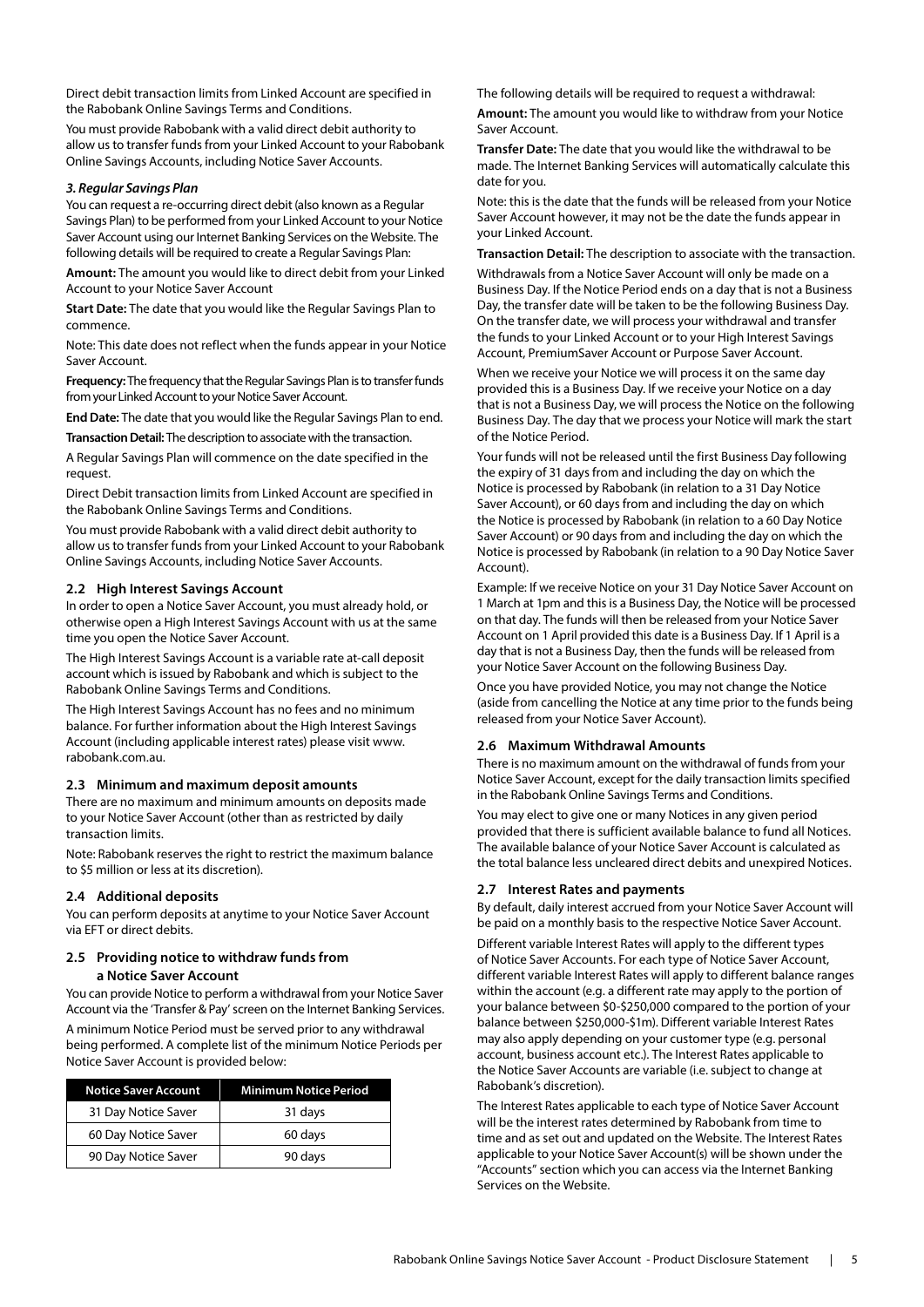<span id="page-5-0"></span>You may nominate to pay the accrued interest to your High Interest Savings Account or Purpose Saver Account via the 'Change Interest Account' screen of the Internet Banking Services on the Website.

The accrued interest for the full month will be paid to the nominated interest account on the first day of the following month. If you do not nominate another account for this purpose, interest will automatically be paid to your Notice Saver Account.

Interest will continue to be payable on any funds in your Notice Saver Account which are the subject of an unexpired Notice, until the day before such funds are actually released from the account.

Note: Interest payments cannot be made from one Notice Saver Account to another Notice Saver Account.

## **2.8 Online Banking Functionality**

Rabobank provides Internet Banking Services to access and transact on your Rabobank Online Savings Accounts, including your Notice Saver Account. Functionalities provided by the Internet Banking Services include\*:

- 1. Secure login
- 2. View Rabobank Online Savings Account balances
- 3. Open additional Rabobank Online Savings Accounts (including Notice Saver Accounts)
- 4. Change interest account (Note: This is only available for Notice Saver Accounts)
- 5. Download statements
- 6. Search transactions
- 7. Deposit via direct debit from your Linked Account
- 8. Provide Notice for a withdrawal from your Notice Saver Account
- 9. Cancel Notice for a withdrawal from your Notice Saver Account
- 10. Change account label

\*Note: Some functionalities are not available through the Rabobank Online Savings Mobile App.

## 3 Risks

Before investing in a Notice Saver Account, you should consider whether the Notice Saver Account is a suitable investment for your individual investment objectives, financial circumstances and needs. You should also consider your financial targets, investment timeframe, and what degree of risk you will accept in order to achieve your financial goals. You must read the entire PDS and seek your own investment and taxation advice.

This section is a summary of the risks associated with an investment in a Notice Saver Account and does not claim to identify every risk relevant to an individual account owner. This section is not a substitute for independent advice.

You receive an ongoing variable rate of interest in return for providing us with a set minimum Notice Period before making a withdrawal.

All investing involves risk. Investment risk is the likelihood and potential impact of not getting all your money back, or getting a lower return than you expect. Generally, the higher the expected return, the higher the expected risk.

## **Key Risks**

- Your funds are available subject to the agreed Notice Period. This Notice Period can be a minimum of 31, 60 or 90 days depending on the Notice Saver Account selected. If you give us Notice, then you will not have access to your funds until the relevant Notice Period has expired.
- Rabobank may change the Interest Rates applicable to your Notice Saver Account at any time so there is no guarantee that you will always earn a particular rate of interest on your Notice Saver Account.
- Your funds must be cleared funds before they can be withdrawn.
- Rabobank has the right to close your Notice Saver Account in certain circumstances specified in the Rabobank Online Savings Terms and Conditions.
- You are exposed to the credit risk of Rabobank. Credit risk is the risk of Rabobank not meeting its obligations to you under the Rabobank Online Savings Terms and Conditions.
- Sovereign risk is the risk that as a result of certain major events, the liquidity of a currency or foreign exchange market generally is reduced. Examples may include failure of a major institution, war or political unrest. This risk also includes the failure of a government to meet its financial obligations and actions taken by a government or agency that may reduce the ability to exchange or redeem funds from its jurisdiction.
- Insolvency risk is where Rabobank becomes insolvent or is placed into statutory management in circumstances where Rabobank's assets could not satisfy your claim under guarantees they have provided.
- Rates of return changes to wholesale market rates and competitor rates are two examples of external factors that can influence the rates of return offered on your investment. As such, the rates of return payable in respect of an investment in a Notice Saver Account may change at any time without notice. The Interest Rate applicable to your Notice Saver Account is influenced by several factors including the target 'cash rate' set by the Reserve Bank of Australia from time to time.

## 4 Tax information

The summary of the tax considerations in this section is necessarily general in nature and is based on the assumption that the investor is an Australian resident operating from Australia. It does not take into account specific circumstances of each individual investor. We recommend that you seek independent taxation advice in relation to your own particular circumstances before making an investment decision to open a Notice Saver Account.

If your Notice Saver Account earns deposit interest in a tax year, any interest income derived from the Notice Saver Account should be assessable to you. You may be required to declare the interest income derived in your income tax return.

If your Notice Saver Account earns deposit interest in a tax year, your account will be subject to Tax File Number (TFN) legislation. During account opening, Rabobank will require your TFN (or Exemption) or ABN. Quotation of your TFN, TFN Exemption or ABN to Rabobank is authorised, and its use and disclosure are strictly regulated by tax and privacy legislation. We will keep your TFN, TFN Exemption or ABN confidential in accordance with privacy laws. The TFN, TFN Exemption or ABN you have quoted during account opening will automatically be applied to any present and future accounts you hold unless you notify Rabobank otherwise.

You are not required by law to quote your TFN, TFN Exemption or ABN if you do not wish to do so. For more information, contact the ATO on 13 28 61. However, if you have not quoted your TFN, TFN Exemption or ABN, Rabobank is required by the ATO to deduct tax at the top marginal rate plus Medicare levy, from any interest paid on your balance. If you did not provide your TFN, TFN Exemption or ABN to us at the time of account opening, you may contact us to update this information. If tax is withheld, you may be able to claim a credit for the amount withheld upon lodgement of your income tax return for the income year.

## 5 Fees and charges

There are no fees associated with a Notice Saver Account.

## 6 Accessing funds early due to Financial Hardship

## **6.1 Notice Saver Early Withdrawal Conditions**

You may withdraw part or all of your deposited funds without penalty, as long as you give and serve the applicable Notice Period. You may not, however, request a withdrawal or redemption giving less than the applicable amount of Notice (for example, you cannot request a withdrawal or redemption in 60 days if the applicable Notice Period is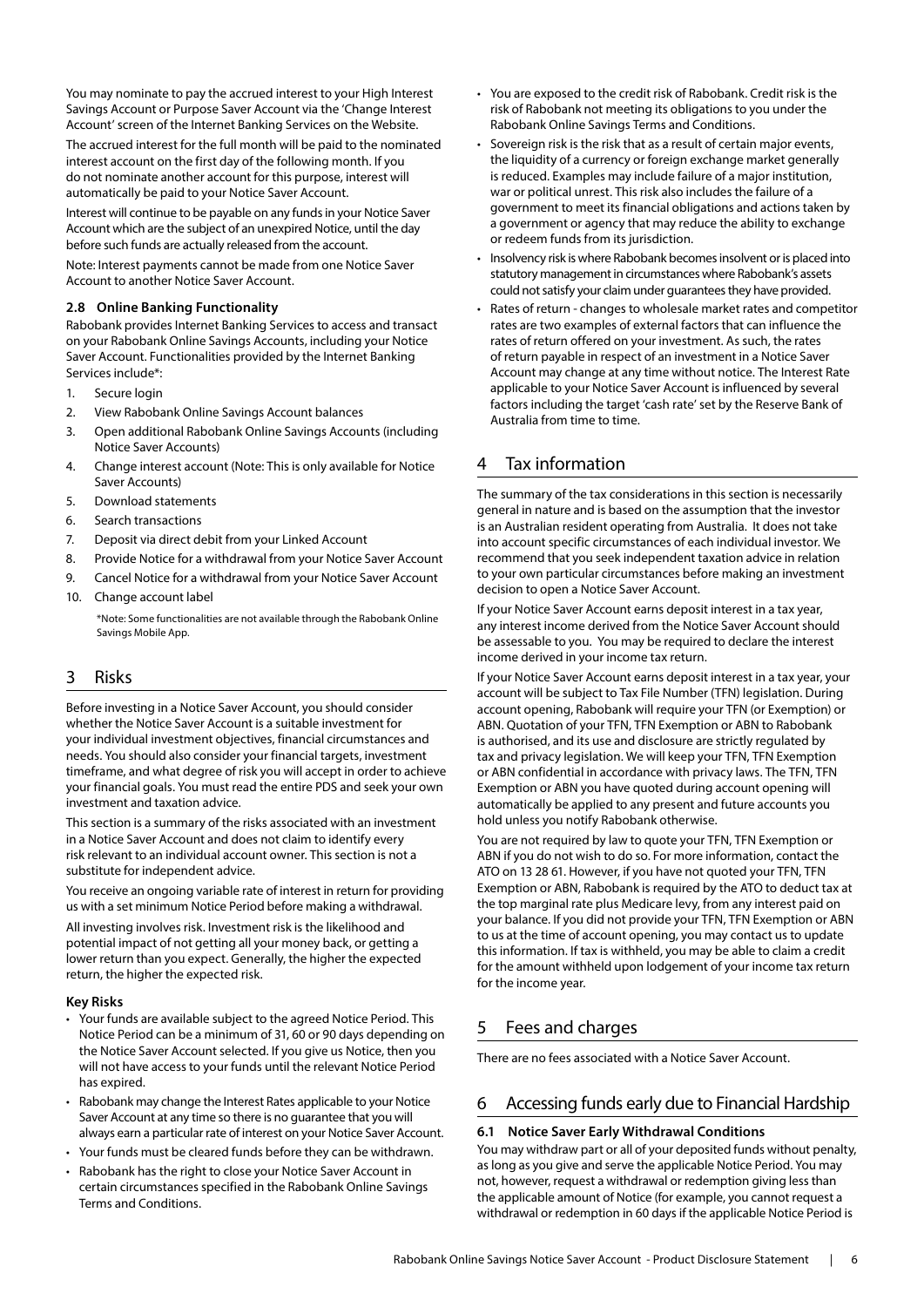<span id="page-6-0"></span>90 days). After giving Notice, a withdrawal request may be cancelled any time up until the Last Business Day prior to the expiry of the Notice Period.

Funds can only be withdrawn on the first Business Day following the expiry of the Notice Period. Funds can be transferred to one of your other Rabobank Online Savings accounts or to your nominated Linked Account.

In exceptional circumstances, such as financial hardship you can request immediate withdrawal of part of your deposit, or the redemption of your deposit in its entirety. Rabobank reserves the right to refuse any immediate withdrawal or redemption request at our absolute discretion.

After you withdraw all of your deposit (subject to the relevant Notice Period), your Notice Saver Account will remain open.

You can request to close your Notice Saver Account by contacting us between 6am and 8pm (AEST), Monday to Friday on 1800 445 445. We may not however, close your Notice Saver Account until such time as the balance of your Notice Saver Account is zero (i.e. after any required Notice Periods have been served).

## **6.2 Grounds for the early release of funds**

We may, at our discretion, allow an early withdrawal of part of or the full balance of your Notice Saver Account based on one of the following grounds:

- Specified compassionate grounds (to prevent sale of your house by your mortgage holder, or to pay medical, disability or funeral expenses); or
- Grounds of severe financial hardship (for "reasonable immediate family living expenses" including loan repayments, rent arrears, outstanding bills, car repairs and medical expenses).

## **6.3 How to apply for a hardship early withdrawal**

- Contact us by phone or in writing
- Explain why you are having difficulties making payments (for example, because of illness, unemployment or financial circumstances)
- Provide us with any documentation we reasonably request to evidence your circumstances.

## 7 Additional information

#### **7.1 About Rabobank**

Rabobank Australia Limited, whose ultimate parent is Cooperatieve Rabobank U.A. (Rabobank Netherlands), issues the Notice Saver Account.

Rabobank Australia Limited is headquartered in Sydney and is part of the international Rabobank Group, whose head office is in the Netherlands.

## **Rabobank Australia**

This PDS is issued by Rabobank Australia Limited ABN 50 001 621 129, AFSL 234 700. Rabobank is an Australian private company. Rabobank is an Authorised Deposit-Taking Institution under the *Banking Act 1959 (Cth).*

The obligations of Rabobank are unsecured obligations which rank equally with all of its other unsecured obligations, and in a winding up of Rabobank you may not receive amounts owed under the Notice Saver Account.

Rabobank will provide a copy, free of charge, of its latest available annual financial report to any person who requests such copies during the life of this PDS, by contacting Rabobank on 1800 445 445.

## **7.2 Complaints resolution**

At Rabobank we pride ourselves on providing high quality service to our clients, so if we don't measure up to your expectations we genuinely want to know. We are committed to resolving any concern you may have quickly and fairly, and we aim to acknowledge receipt of your complaint within 24 hours (or one business day) of receiving your complaint.

## **How to make a complaint**

If you have a complaint about our products, services, staff or how we

handled your complaint, in the first instance, please contact us by using the details below:

- By visiting our website and completing our online form which can be located on: [https://www.rabobank.com.au/compliments-and](https://www.rabobank.com.au/compliments-and-complaints)[complaints.](https://www.rabobank.com.au/compliments-and-complaints)
- By phoning 1800 445 445 (free call), Mon Fri 6am 8pm (AEST). If you're overseas call: +61 2 8115 2558.
- By sending an email to clientservicesAU@rabobank.com.
- By posting a letter to Client Services Manager, Rabobank, GPO Box 4577, Sydney, NSW 2001.

If your complaint is about the processing of your personal data by us, you can:

- Contact us by completing the online form, sending an email or phoning us (as set out above).
- Request your complaint be escalated to the Privacy Officer.
- Contact the Office of the Australian Information Commissioner (OAIC).

When sending your message to us, please include your name, address and contact details, as well as your complaint and what action(s) you have taken. Also let us know what you would like to see as an outcome.

For security reasons, please DO NOT provide any confidential or account specific information via email or post.

Our Client Services specialists aim to promptly resolve your complaint and/or any issues identified. If more action is needed, they will escalate the matter to the appropriate person.

#### **Additional assistance to make a complaint.**

Should you require additional assistance to make your complaint, Rabobank has the following services available to you:

• You can contact us through the National Relay Service (NRS), a Government initiative that offers phone service for people who have speech and hearing impairments. It is available free of charge through the following channels by:

|  |                     | By phone     | By internet                                                                                                                                              |  |  |  |
|--|---------------------|--------------|----------------------------------------------------------------------------------------------------------------------------------------------------------|--|--|--|
|  | Voice relay number  | 1300 555 727 | National relay chat Call<br>Services on: https://nrschat.<br>nrscall.gov.au/nrs/internetrelay                                                            |  |  |  |
|  | SMS relay number    | 0423 677 767 | National Relay Service on:<br>https://www.communications.<br>qov.au/what-we-do/phone/<br>services-people-disability/<br>accesshub/national-relay-service |  |  |  |
|  | Talk to Text number | 133 677      |                                                                                                                                                          |  |  |  |

• Free translation services are available to you, if you have limited English, where you can get the help of a translator or interpreter (telephonically or face to face) to help you lodge your complaint. Please contact us and we will make the necessary arrangements for a translator or interpreter through National Accreditation Authority for Translators and Interpreters (NAATI).

#### **Complaints Management process**

We will send you written acknowledgement of your complaint within 24 hours (one business day), of receipt of your complaint.

We will investigate and respond to your complaint within 30 calendar days.

If we are unable to resolve your complaint within 30 calendar days, we will tell you:

- The reasons for the delay;
- Your right to complain to Australian Financial Complaints Authority (AFCA) and/or the Office of the Australian Information Commissioner (OAIC) (if the complaint relates to your personal data); and
- Contact details of AFCA and OAIC.
- In limited circumstances, we may need more time to resolve your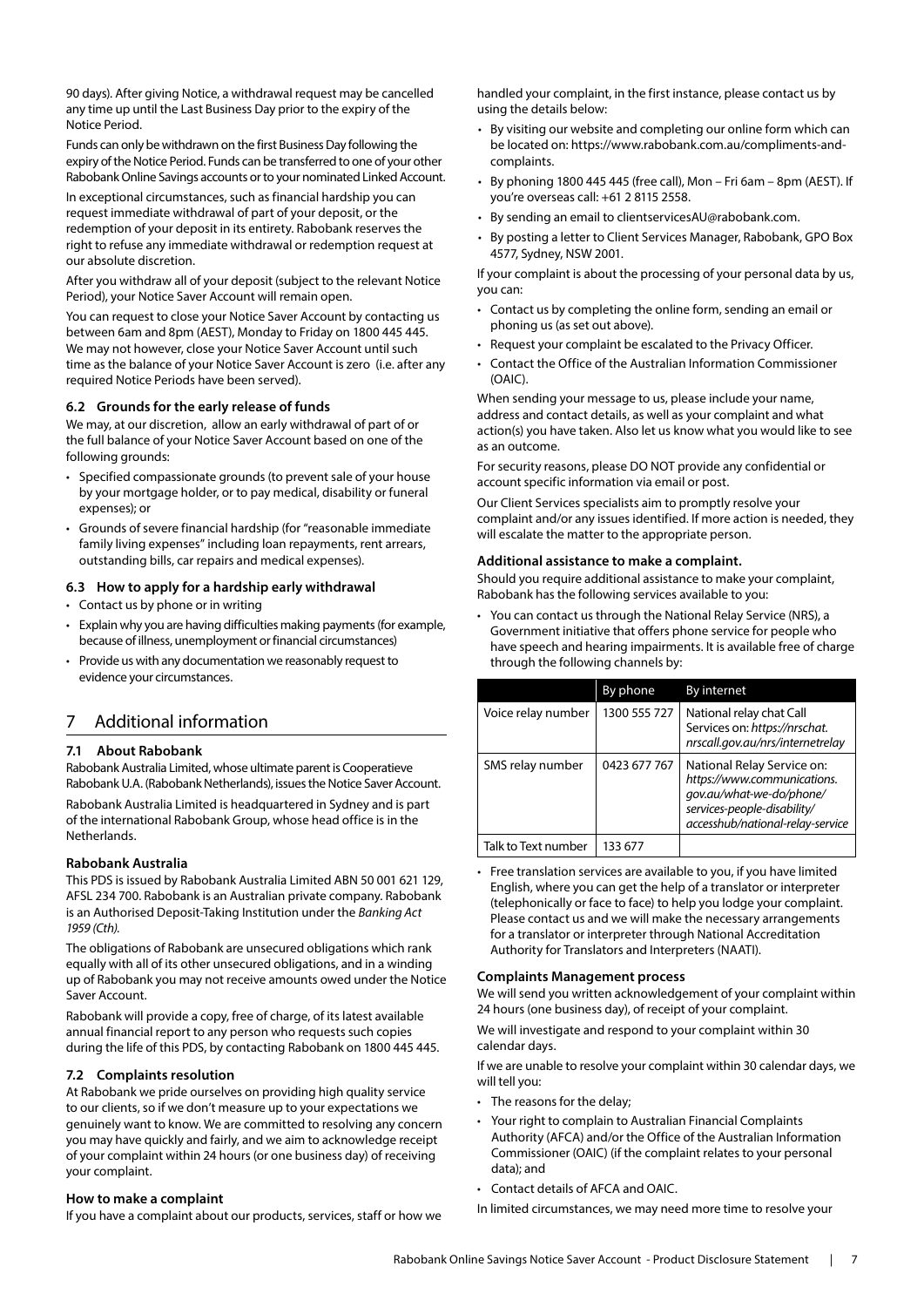complaint. If that's the case, we will inform you of the reasons for the delay, provide you with monthly updates and specify a date by which we will provide you with a resolution.

## **If you are still not happy with the resolution of your complaint?**

- If you are not satisfied with the resolution offered or if your complaint is not resolved within 30 calendar days, you have the following options to contact:
- The Australian Financial Complaints Authority (AFCA), an external dispute resolution service, by visiting AFCA's website on www. afca.org.au or phoning 1800 931 678; and/or
- OAIC for privacy related complaints, by visiting their website on www.oaic.gov.au, sending an email to enquiries@oaic.gov.au or phoning 1300 363 992.

AFCA provides a free and independent service to resolve complaints by consumers and small businesses about financial services firms where that complaint falls within AFCA's terms of reference. Decisions made by AFCA are binding on us. However, time limits may apply to complaints to AFCA so you should act promptly or consult the AFCA website to find out if or when the time limit relevant to your circumstances expires. For more information, please refer to AFCA's brochure 'How to Resolve your Dispute' from AFCA website or request a copy of this brochure from one of our staff members.

## **7.3 Financial Services Guide**

The Rabobank Financial Services Guide, which contains information about the products and services Rabobank provides is available at www.rabobank.com.au. You should read and ensure you fully understand the Rabobank Financial Services Guide before opening a Notice Saver Account.

You agree that Rabobank can make the Rabobank Financial Services Guide available to you online at www.rabobank.com.au.

## **7.4 Privacy**

Our Privacy Policy is available to assist your understanding of our privacy practices and for you to make informed decisions about any personal data we may collect from you. A copy of our Privacy Policy is available at our website www.rabobank.com.au. If you do not provide us with the personal data we request we may be unable to provide you with Rabobank products and services.

You must ensure that all personal data you give us is accurate and upto-date at all times. You must notify us of any changes to the personal data you have given us as soon as practicable.

## **7.5 Preparation of this PDS**

You should also note that no person is authorised by Rabobank to give any information to investors or to make any representation not contained in this PDS. In particular, neither Rabobank nor any of their affiliates takes any responsibility for statements or actions of any distributor of the product or any financial adviser of an investor.

Nothing contained in this PDS is to be relied upon as implying that there has been no change in the information contained in this PDS since the dates as at which information is given in this document. No representation as to future performance of a Notice Saver Account are made in this PDS or in any offer or invitation to subscribe for, sell or issue a Notice Saver Account. In relation to the Interest Rates for the Notice Saver Account (which are determined by reference to several factors including the target 'cash rate' set by the Reserve Bank of Australia from time to time), Rabobank does not take into account labour standards or environmental, social or ethical considerations. However, the Rabobank Group is committed to sustainable practices and corporate social responsibility, which plays a prominent role in the Rabobank Group's global strategy, from its sustainabilityoriented banking practices to its international philanthropic activities and the conditions it provides for its own employees.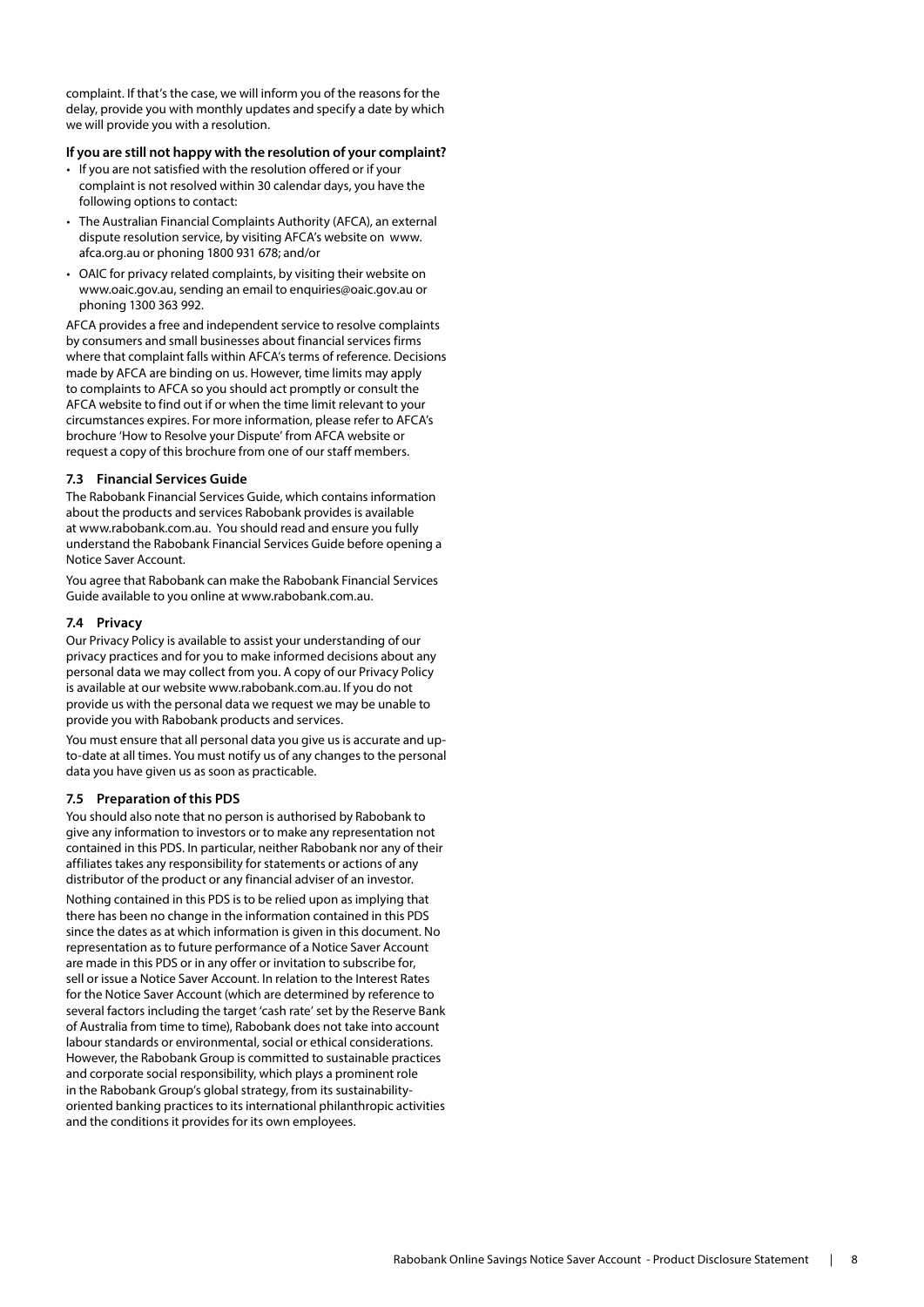## <span id="page-8-0"></span>8 Glossary

The following capitalised words have the following meaning given to them, unless the context requires otherwise.

**ABN:** means Australian Business Number.

**Account:** means any and all 'Rabobank Online Savings' branded deposit accounts held by you with Rabobank and accessible using the Rabobank Online Savings Internet Banking Services.

**Authorised Signatory:** means a person who is notified to us and is authorised to provide instructions to us on behalf of the Account owner.

**Business Day:** a day on which banks are ordinarily open for business in Sydney.

**Direct Debit:** means a method of transferring funds from your Linked Account to your Rabobank Online Savings Account by providing an instruction to Rabobank. A Direct Debit Authority is required to permit Rabobank to perform direct debits.

**Electronic Funds Transfer (EFT):** means a method of transferring funds between accounts electronically.

**Financial Services Guide:** means the financial services guide regarding Rabobank products and services we provide and made available on our Website.

**High Interest Savings Account:** means the variable rate at-call deposit account of the same name issued by Rabobank.

**Interest Rate:** has the meaning given in Section 1 "Product Overview" of this PDS.

**Internet Banking Services:** the internet banking services which we provide to you through our Secure Site and the Rabobank Online Savings Mobile App.

**Investment Term:** means the time from and including the day your Account is opened to and including the day your Account is closed.

**Linked Account:** the external bank account which you nominate to us and which you can transfer funds to and from your Account.

**Notice:** means an instruction provided by the customer to perform a withdrawal from a Notice Saver Account. All Notices are required to serve a minimum Notice Period prior to the processing of funds.

**Notice Period:** means the period between when the Notice is given and the funds have been transferred. The minimum Notice Period will be different for each type of Notice Saver Account. For each Notice given, the Notice Period may vary slightly in length depending on whether or not Notice is given on a Business Day, and depending on whether or not the minimum Notice Period ends on a Business Day.

**Notice Saver Account:** means a deposit Account specified by Rabobank as a Notice Saver Account.

**PDS:** means the Product Disclosure Statement for the Notice Saver Account as amended or supplemented from time to time.

**Purpose Saver Account:** means a variable rate at-call deposit account of the same name issued by Rabobank.

**Rabobank Online Savings:** is the name of a range of online deposit products issued by Rabobank Australia Limited ABN 50 001 621 129, AFSL 234700.

**Rabobank Online Savings Mobile App:** the app which we make available for you to access your Rabobank Online Savings Accounts.

**Rabobank Online Savings Terms and Conditions:** mean the terms and conditions applicable to all Rabobank Online Savings Accounts (including the Notice Saver Account) as amended from time to time.

**we/us/our/Rabobank/the Issuer:** means Rabobank Australia Limited ABN 50 001 621 129, AFSL 234700.

**Website:** www.rabobank.com.au.

**you/your:** means an owner of an Account and any Authorised Signatory.

**31 Day Notice Saver Account:** means a Notice Saver Account which requires you to provide us with a Notice Period of 31 days in order to withdraw any funds.

**60 Day Notice Saver Account:** means a Notice Saver Account which requires you to provide us with a Notice Period of 60 days in order to withdraw any funds.

**90 Day Notice Saver Account:** means a Notice Saver Account which requires you to provide us with a Notice Period of 90 days in order to withdraw any funds.